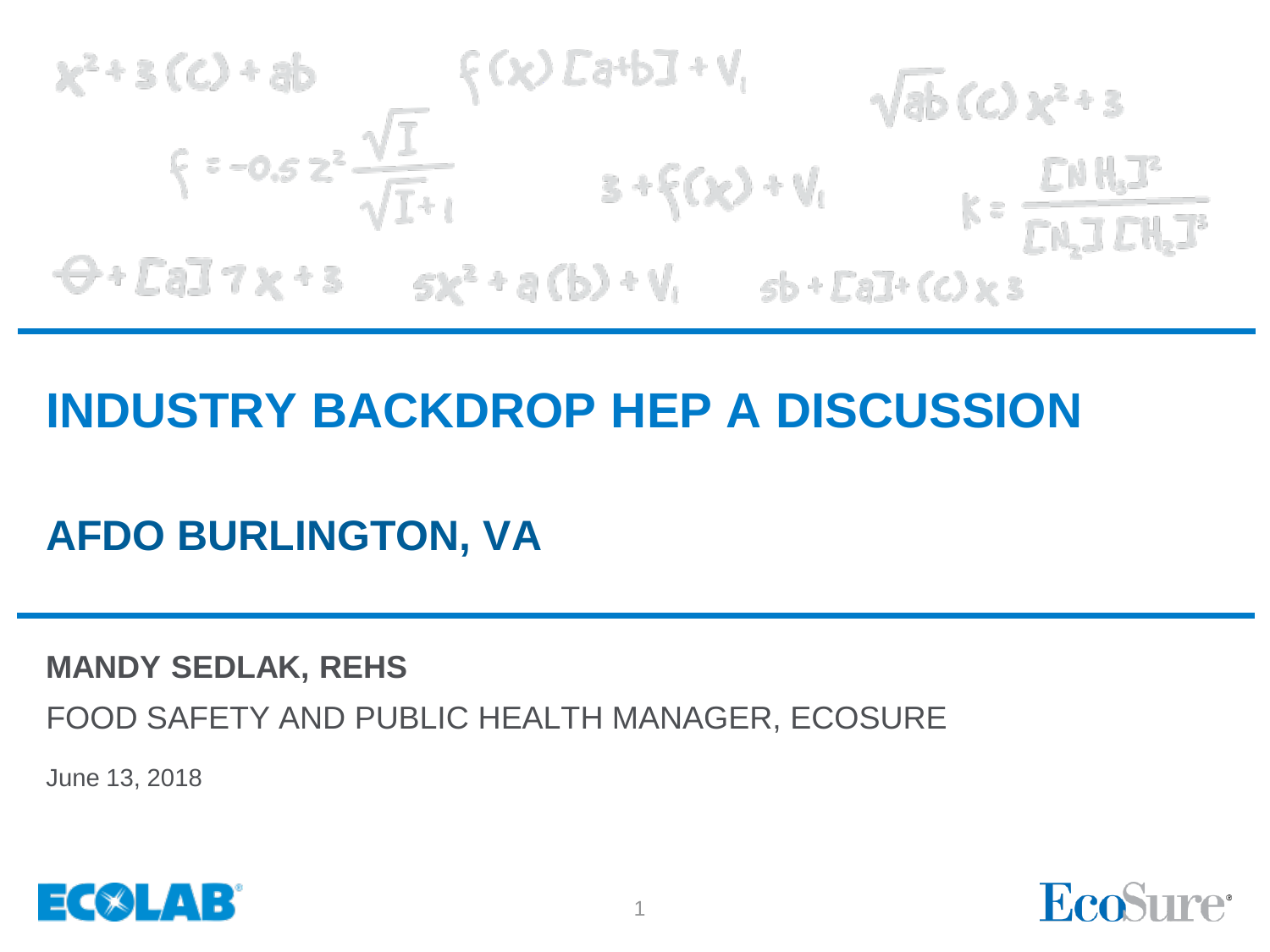## **Food Safety Trends**



EC®LAB

Today's food consumer demands variety and wants an "experience"

Global food, prepared locally Fresh, organic, fewer ingredients, chemical free

Widespread availability of information can give the appearance of more issues and demand quick response

Society has much less tolerance for any kind of hazard

- ▲ The many stressors on the food supply can lead to unsafe foods unless robust programs exist
- ▲ Must focus on operational, regulatory and reputational risks EcoSure<sup>®</sup>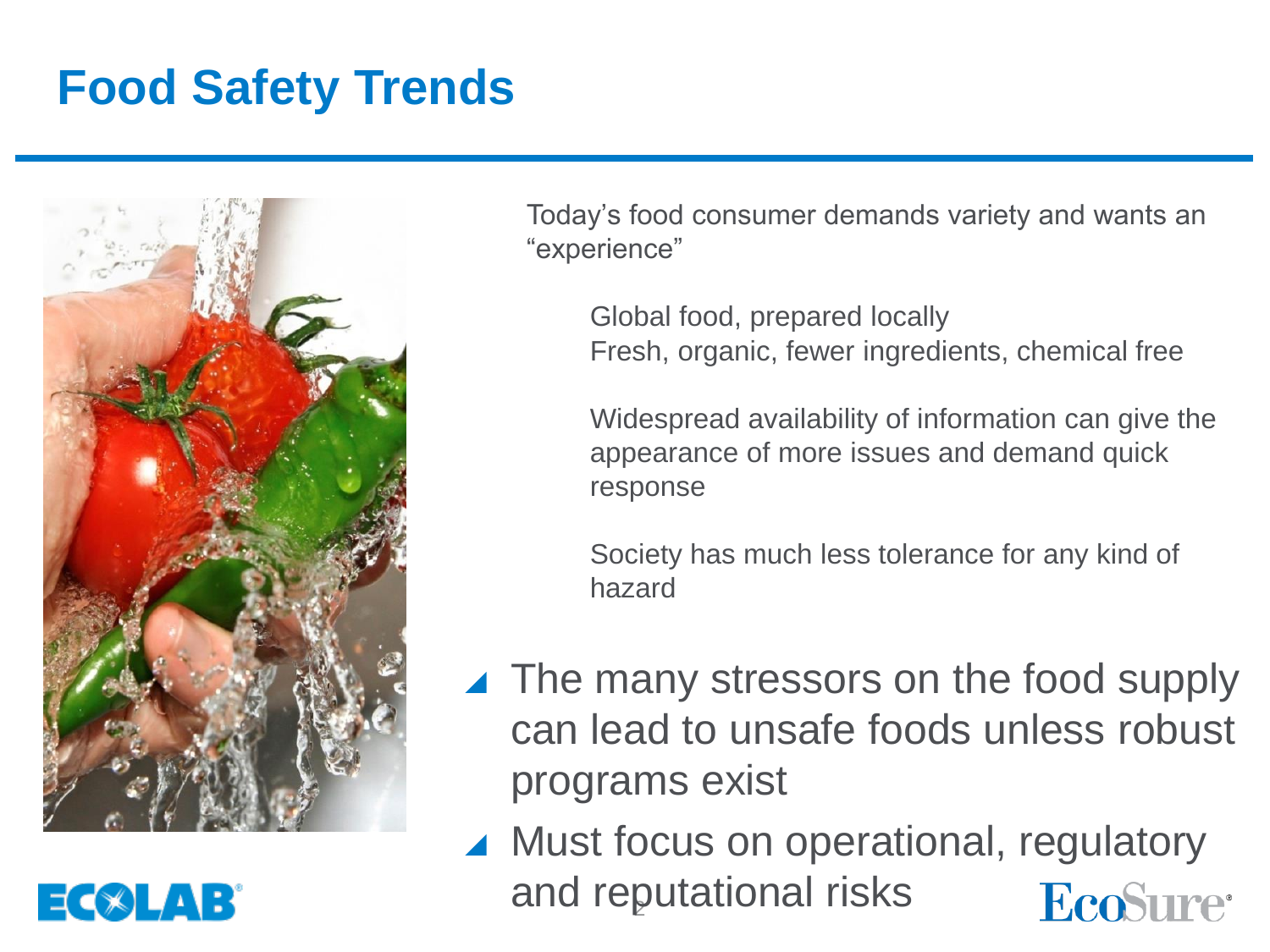## **Food Safety and Social Media**





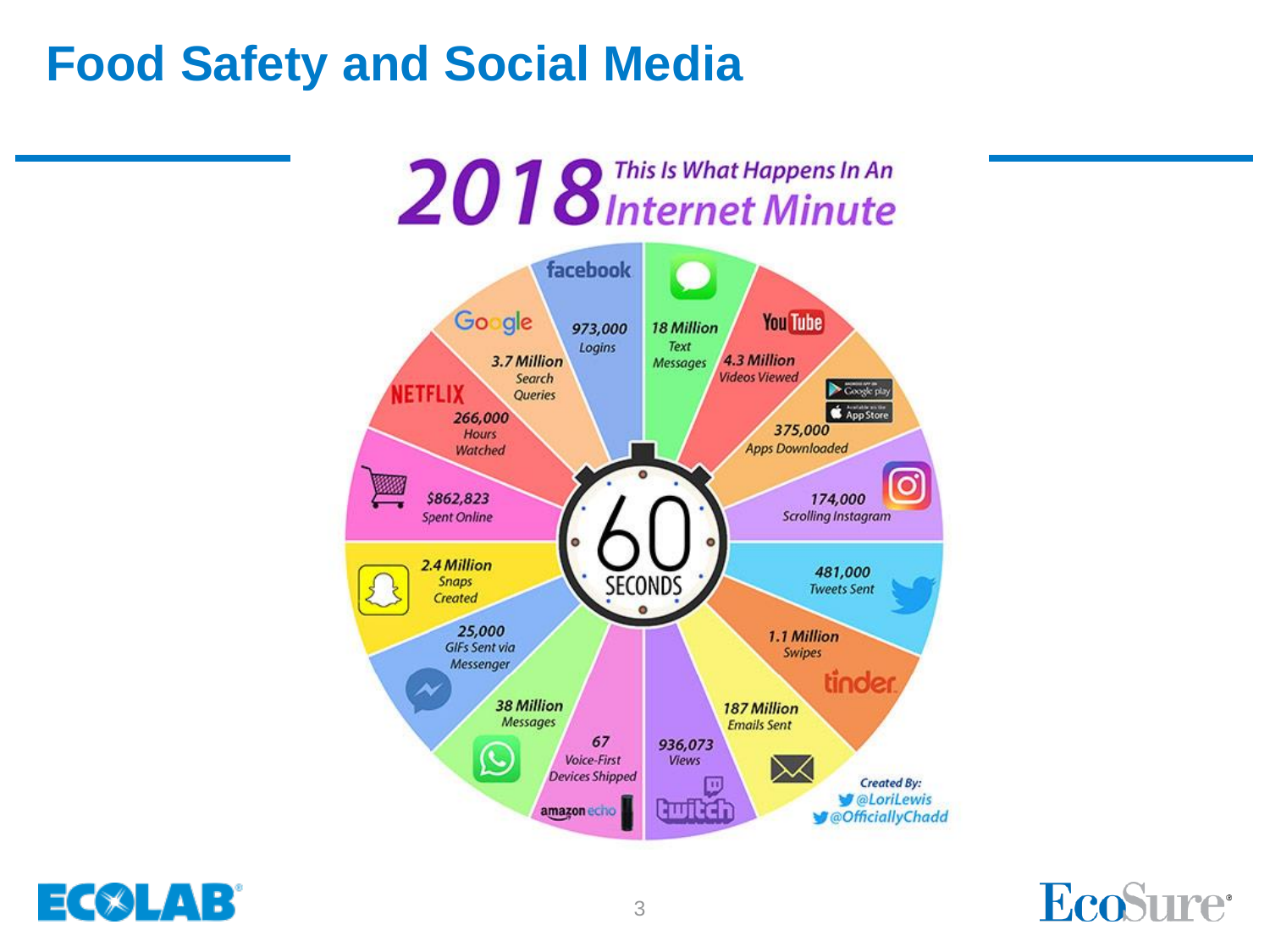

- Incidence has decreased, despite the fact that we hear more about it!
- ▲ Any RTE food handled by humans or exposed to humans can be a risk
	- We are sourcing foods from farther away...
- **Controls** 
	- Vaccination
	- **Handwashing**
	- **Not working when ill**
	- Prepare food carefully